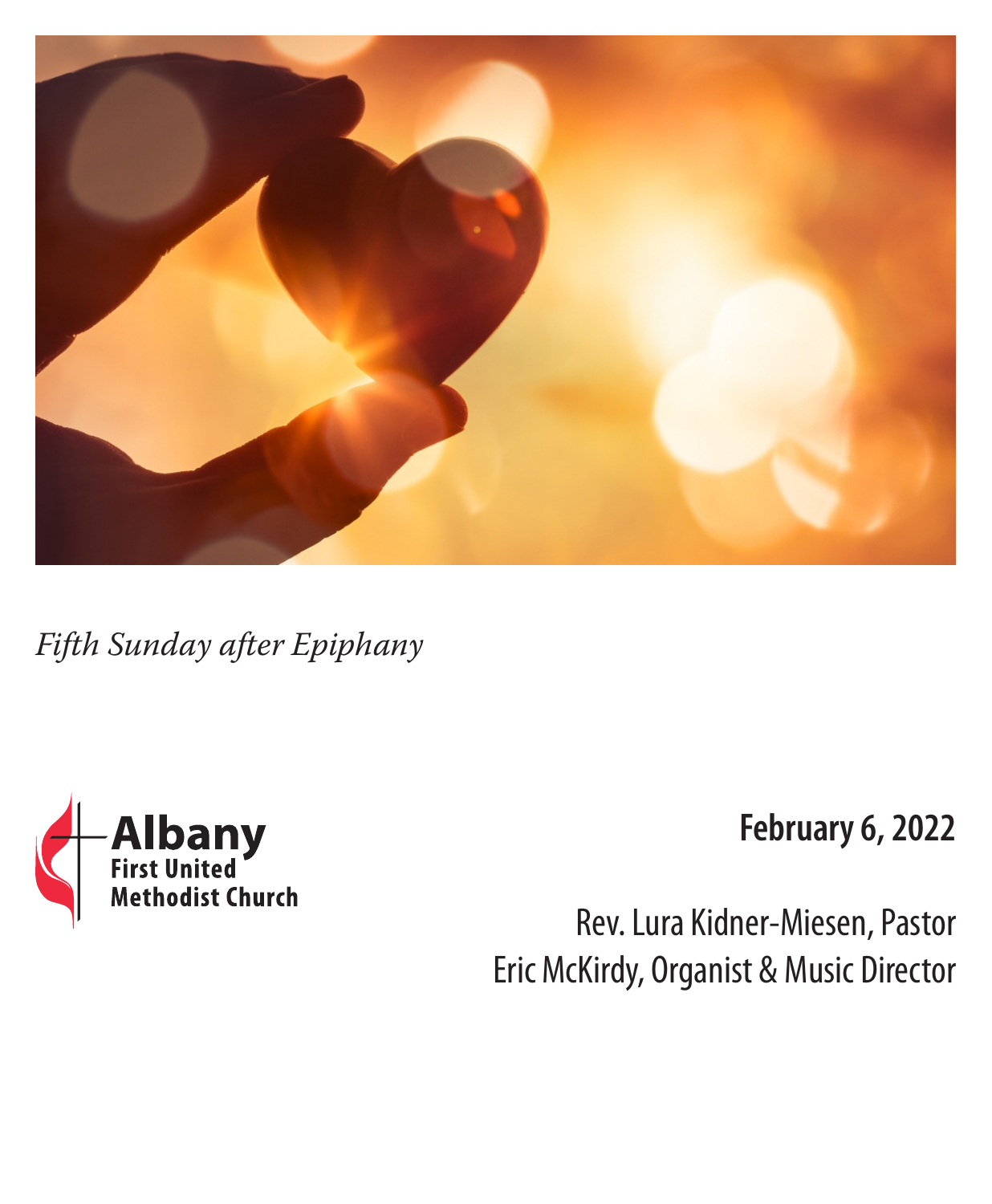# **Gathering Thoughts**

"How priceless is your unfailing love, O God! People take refuge in the shadow of your wings." -Psalm 36:7

> "Since love grows within you, so beauty grows. For love is the beauty of the soul." -Augustine.

"Intense love does not measure, it just gives." -Mother Teresa

"Love is the only force capable of transforming an enemy into a friend." –Martin Luther King Jr.

"You can always give without loving, but you can never love without giving." -Amy Carmichael

# **Welcome!**

# **Prelude**

# **Words of Invitation** Terrie Sanderson

In mystery and love the Almighty calls us along our spiritual journey. **Jesus says, "Follow me. Become more like me."** The Holy Spirit empowers us to love our neighbors and ourselves. **We move into the future with confidence, because God goes with us.**

**Hymn:** Love Divine, All Loves Excelling **Execution** UMH #384 vv. 1-3

**Scripture:** First Thessalonians 2:1-8Karla Long

**Message:** "Perfect Love" Pastor Lura Kidner-Miesen

**Prayer**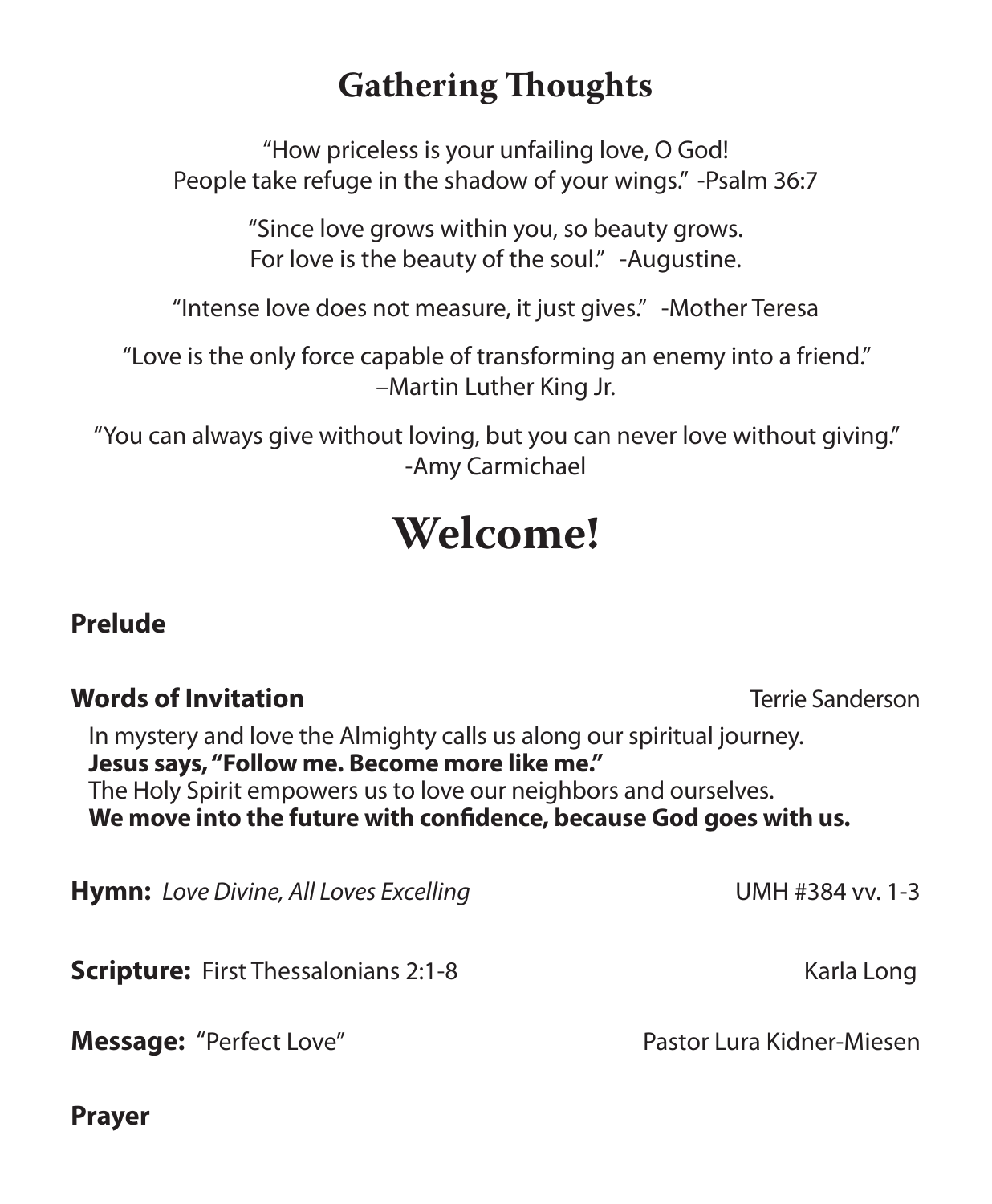# **The Lord's Prayer**

**Our Father, who art in heaven, hallowed be thy name. Thy kingdom come, thy will be done on earth as it is in heaven. Give us this day our daily bread, and forgive us our trespasses as we forgive those who trespass against us. And lead us not into temptation, but deliver us from evil. For thine is the kingdom, and the power, and the glory forever. Amen.**

**Song:** They'll Know We Are Christians by Our Love **TEWS** #2223 vv. 1-3

#### **Prayer for Holy Communion**

You are invited to the Lord's Supper, for you are loved by God. Receive this spiritual meal God freely provides for all.

God of Love, we are filled with thankfulness, because in your great love you did not abandon us in the dark and fearful places of this world. In Jesus you came to us to rescue us, to restore us, and to give us new life.

#### **All who are tired and burdened, all who are frightened and feel unsafe, all who are sick and broken, can find new life in you, Holy God.**

We remember the way that Jesus showed us his love: On the evening before he died, he had supper with his friends. During the meal, he took the bread, gave thanks for it, broke it, and then passed it around with these words:

#### **This is my body broken for you. Eat this and remember me.**

After the meal Jesus took the cup of wine, gave thanks for it and then passed it around with these words:

#### **This is my blood shed for you. Drink this and remember me.**

And now, every time we eat bread like this, and every time we drink juice like this, we remember Jesus, and his everlasting love.

**Merciful God, send the power of your Holy Spirit on these gifts of bread and drink and upon us. Through these gifts may we receive the presence of the living Christ, and be one body in him.**